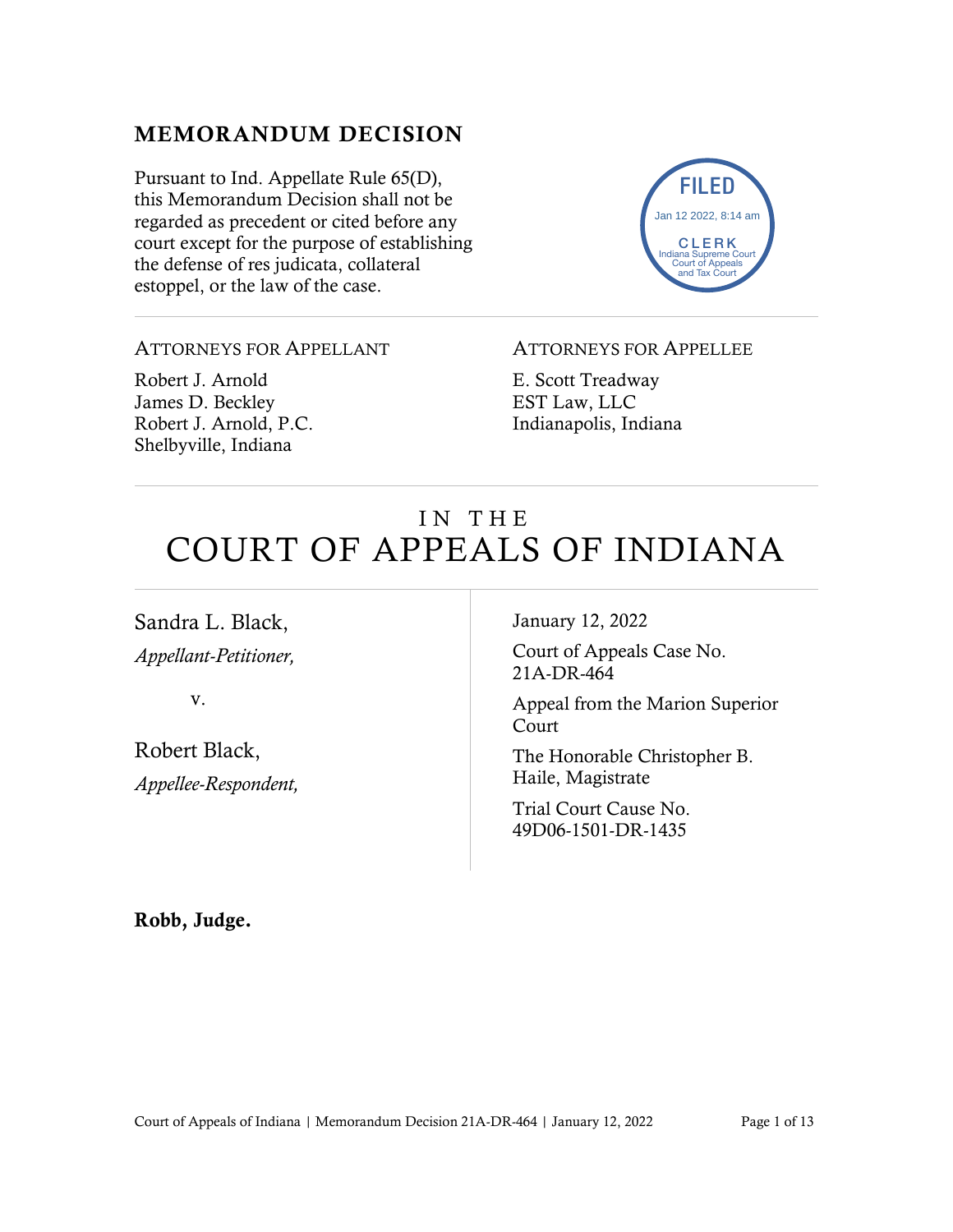## Case Summary and Issues

[1] Sandra Black ("Wife") appeals the trial court's dismissal of her Verified Petition for Contempt, Attorney Fees and [to] Set Aside Decree of Dissolution Due to Fraud. Wife raises one issue for our review, which we restate as whether the trial court abused its discretion by dismissing Wife's petition for contempt and Trial Rule 60(B)(3) motion. Robert Black ("Husband") cross appeals raising one issue, which we restate as whether Husband should be awarded appellate attorneys' fees. Concluding that the trial court did not abuse its discretion by dismissing Wife's petition and Husband failed to meet his burden regarding appellate attorneys' fees, we affirm.

## Facts and Procedural History

[2] On June 3, 2019, the trial court entered a Final Dissolution Order between Wife and Husband. Prior to dissolution, Wife and Husband jointly owned several companies ("Marital Companies"). The Final Dissolution Order awarded the Marital Companies to Wife and provided that she had sixty days to remove all business records of the Marital Companies from the marital residence. 1

 $1$  The marital businesses include EMR Consulting, Inc., EMR Consulting Group, LLC, and Rocky Edge Enterprises, LLC.

Court of Appeals of Indiana | Memorandum Decision 21A-DR-464 | January 12, 2022 Page 2 of 13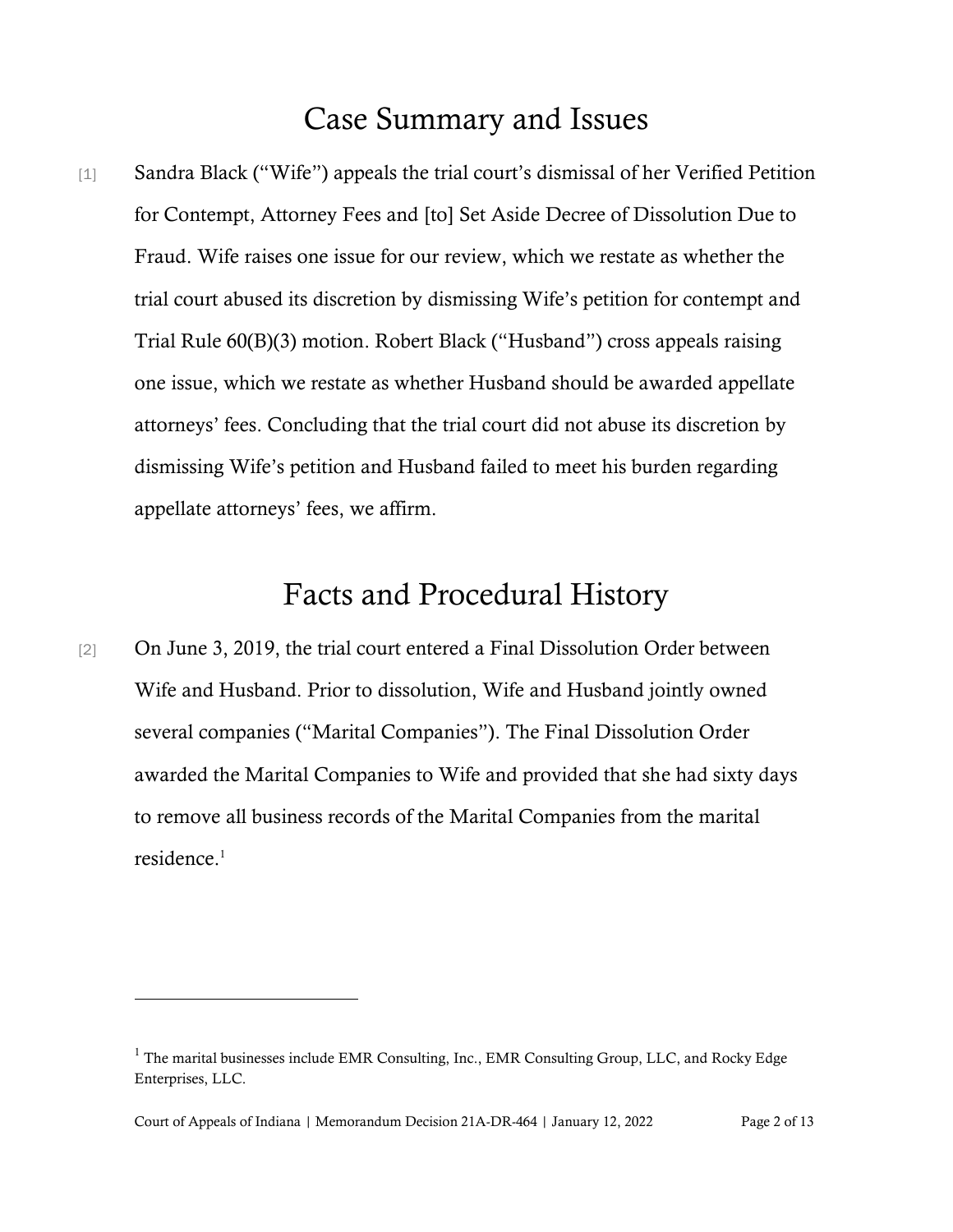- [3] On August 26, 2019, Wife filed a Verified Petition for Contempt and Request for Rule to Show Cause and Restraining Order alleging, in part, that contrary to the Final Dissolution Order, Husband had prevented her from obtaining the Marital Companies' business records and seeking an order restraining him from disposing of those records. On September 24, 2019, Husband filed an Emergency Motion for Hearing Regarding Sale of Real Estate related to efforts to sell the marital residence. The trial court held a hearing on Wife's petition for contempt and Husband's motion on November 1, 2019. At the hearing, both parties introduced evidence regarding Husband's contempt; however, after a recess wherein the trial court requested to see counsel in his office, the hearing was ended and no other evidence was presented, including on Husband's motion. Following the hearing, Husband filed an emergency motion asking the trial court to grant him the authority to execute documents relating to the sale of the marital residence and the trial court issued such an order. The order made no mention of Wife's claim of contempt against Husband<sup>2</sup> and no separate order addressing Wife's petition was issued.
- [4] On December 6, 2019, Wife filed a Verified Petition for Contempt; For Attorney Fees; [and] For Correction of Real Estate Closing Deductions, again alleging, among other things, that Husband had not allowed her access to the

Court of Appeals of Indiana | Memorandum Decision 21A-DR-464 | January 12, 2022 Page 3 of 13

<sup>&</sup>lt;sup>2</sup> Instead, the order sets a show cause hearing for March 12, 2020, regarding Wife's alleged refusal to comply with an earlier order requiring her to sign a purchase agreement for the marital estate. *See* Appellant's App., Vol. 2 at 106.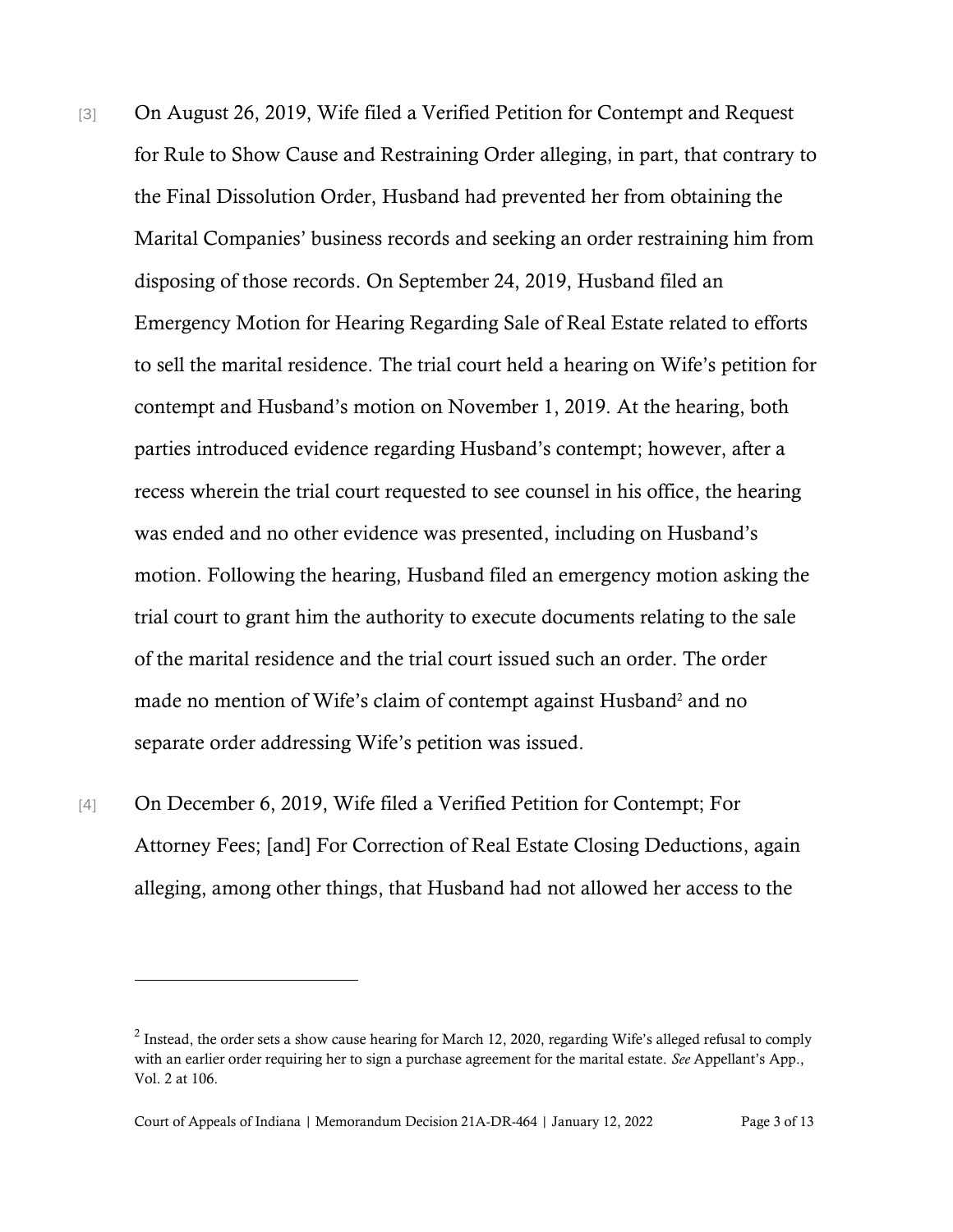business records of the Marital Companies. The trial court set a hearing for January 31, 2020. This hearing was continued multiple times but never held.

[5] On June 2, 2020, Wife filed her Verified Petition for Contempt, Attorney Fees and [to] Set Aside Decree of Dissolution Due to Fraud. Wife alleged that Husband "has failed to comply with the Orders of the Court, and it is believed [Husband] has taken or kept corporate property from the [Marital Companies], and not disclosed his income from the business of the parties to the Court or to [Wife]." *Id.* at 142. Further, Wife's petition stated:

> The Dissolution Decree herein should be set aside on the basis of fraud, and misrepresentation and on the basis that it is inequitable to [Wife], on false representations of [Husband], such that the Decree should be re-entered requiring [Husband] to pay additional amounts of property division to [Wife].

*Id.* at 143. Subsequently, the trial court issued an order allowing discovery regarding the issues in Wife's petition.

[6] On August 17, 2020, the trial court continued a previously scheduled hearing on Wife's petition for contempt to November 16, 2020, and extended the discovery deadline to October 30, 2020. Wife then filed a motion to extend the discovery deadline further in order to allow for third party discovery. In response, Husband filed a motion asking for a protective order staying all discovery. The trial court then entered a Protective Order Staying All Discovery Pending a Preliminary Show Cause Hearing and scheduled the hearing. On November 6, 2020, the show cause hearing was held wherein Husband argued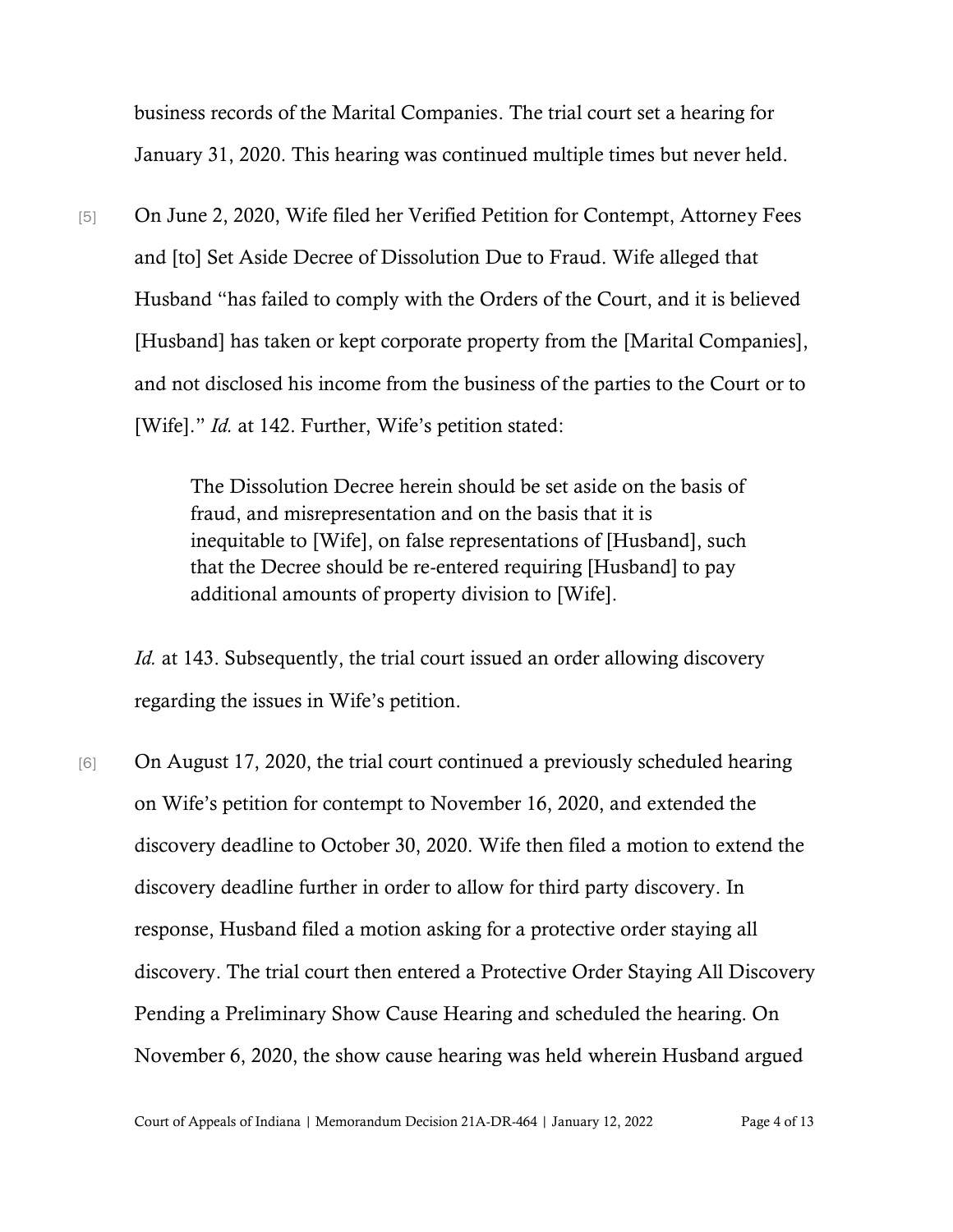that "[e]very single issue that [Wife] has raised in these recent motions were litigated for five years," and that there is no new evidence from which a Rule 60(B)(3) motion could be based because "[e]very piece of that evidence has been available to them for almost five years." Transcript of Evidence, Volume 2 at 37-38.

[7] When Wife's counsel informed the trial court that Wife was available to testify, the trial court stated:

> I don't have time, in fact, we're running over the one behind this one, so I'm more wanting you to respond to [Husband's] argument about the situation.

*Id.* at 44. Wife's counsel argued that she needed "the income and tax records for [Husband and] we also need to do a third party request for productions [sic] to Sprint Nextel" to prove that payments on contracts from the Marital Companies had been "in some way diverted, and were not received by the company from 2006 to the present[.]" *Id.* at 44-45. Counsel asked the trial court to allow Wife to do additional discovery.

[8] At the end of the hearing, the trial court determined the parties should submit post-hearing briefs and continued the November 16 contempt hearing. In Wife's post-hearing brief, she contended:

> 7. Husband testified that he obtained only minimal payment for wrapping up the business, but it appears []Husband changed the addresses of the business and payment locations for pending contracts, so that []Wife did not obtain knowledge of or the actual payment involved. Limited Third party discovery to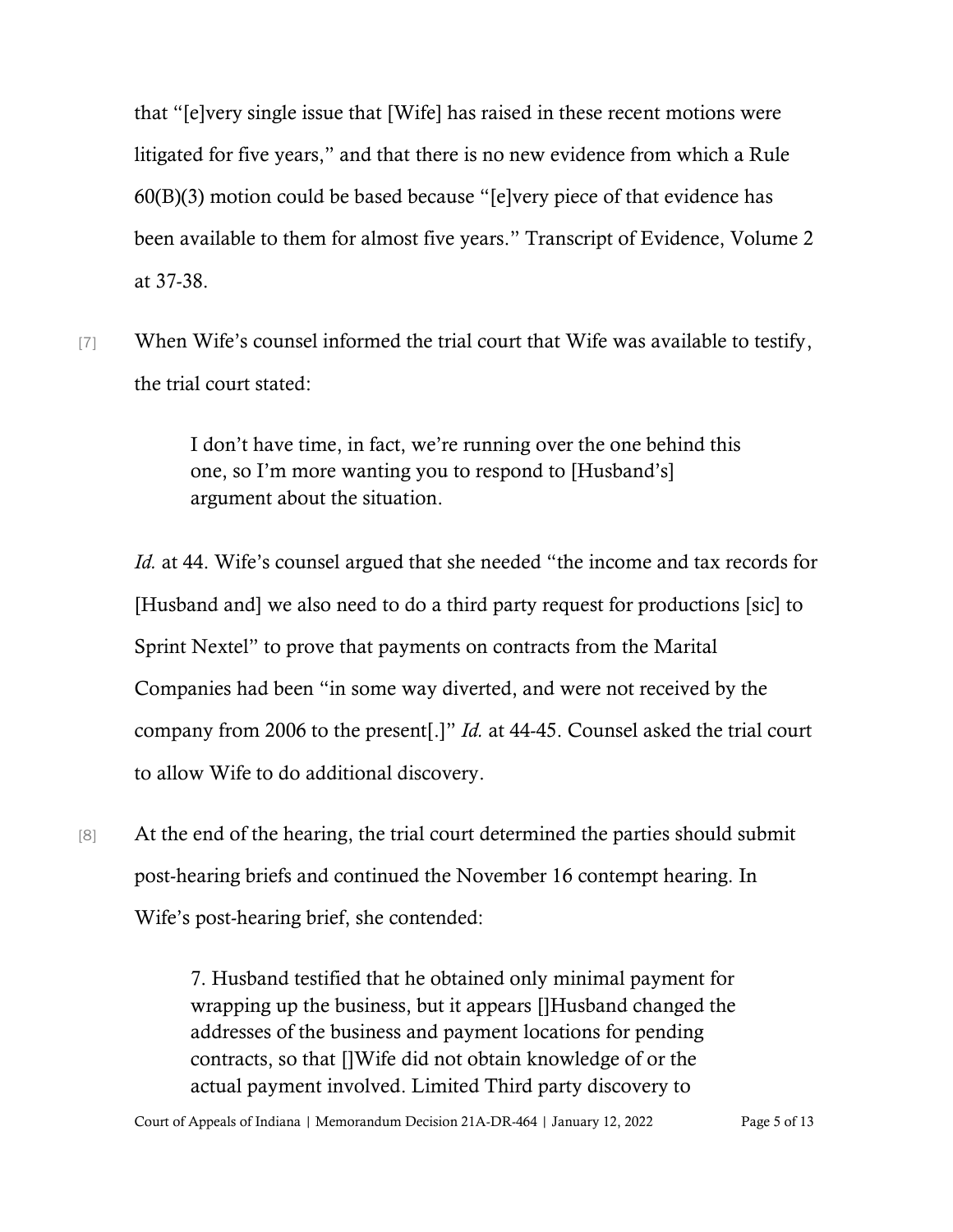Sprint/Nextel is required, to obtain the record of payments on pending contracts for original EMR corporation contracts, and to obtain proper division, along with amended tax filings and all bank accounts of [Husband], business, personal or otherwise.

8. If [Husband] changed the payments and diverted them from [Wife], then [Husband] should have known or knew from available information that the representations of [Husband] and other witnesses for [Husband] were false, and that misrepresentation was made with respect to material facts which would change the Court's judgment. The Court found [Husband] received minimal proceeds from the [Marital Companies], and did not require [Husband] to pay further amounts to [Wife], incorrectly, and but for the misrepresentation of [Husband] and his witnesses, the Court would have divided the proceeds in accord with Indiana law.

Appellant's App., Vol. 2 at 213-14.

[9] On December 28, 2020, the trial court entered an Order of Dismissal which stated:

> The Court having reviewed the briefs filed by the parties and the prior orders of the Court including the Decree of Dissolution now finds all pending Motions and Petitions filed [by Wife] including Motion to Correct Error; Motion to Set Aside Decree; Petition for Contempt; Motion for Attorney Fees; and Motion for Additional Discovery should be and hereby are dismissed.

*Id.* at 236. Wife filed a Motion to Correct Errors which was denied. Wife now appeals the trial court's Order of Dismissal.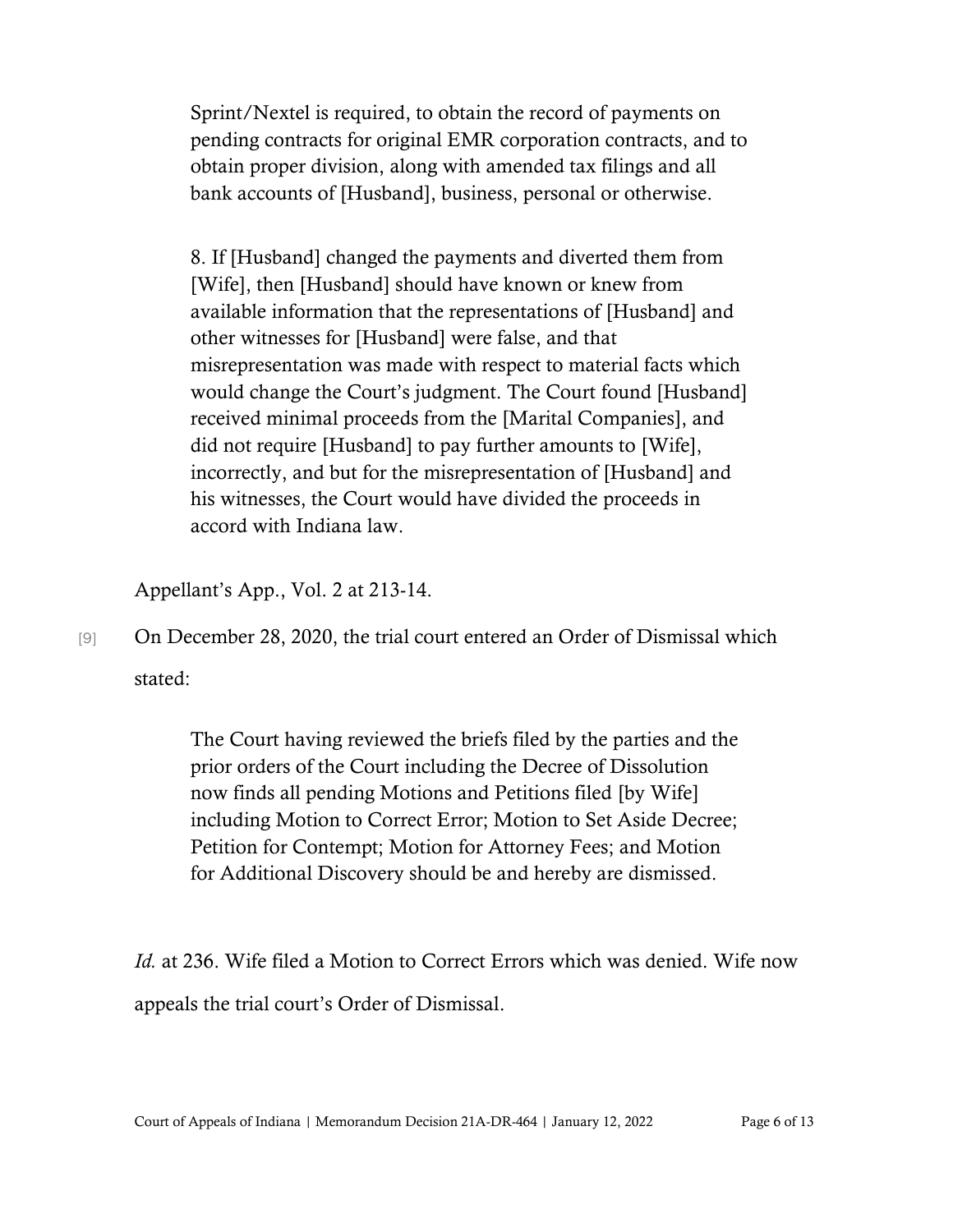## Discussion and Decision

## I. Relief from Judgment

[10] Wife argues that her Trial Rule 60(B) motion was properly pleaded, and the trial court erred in dismissing it. <sup>3</sup> We review the denial of a motion for relief from judgment for an abuse of discretion. *[Fitzpatrick](https://1.next.westlaw.com/Link/Document/FullText?findType=Y&serNum=2019792648&pubNum=0000578&originatingDoc=I73588ea0050d11ec81429451ea631beb&refType=RP&originationContext=document&transitionType=DocumentItem&ppcid=88a057359a734d3b8e09c44d588a084e&contextData=(sc.Search)) v. Kenneth J. Allen & Assoc., P.C.*, 913 [N.E.2d](https://1.next.westlaw.com/Link/Document/FullText?findType=Y&serNum=2019792648&pubNum=0000578&originatingDoc=I73588ea0050d11ec81429451ea631beb&refType=RP&originationContext=document&transitionType=DocumentItem&ppcid=88a057359a734d3b8e09c44d588a084e&contextData=(sc.Search)) 255, 262 (Ind. Ct. App. 2009). An abuse of discretion occurs if the trial court's decision is against the logic and effect of the facts and circumstances before the court or reasonable inferences therefrom. *[Id.](https://1.next.westlaw.com/Link/Document/FullText?findType=Y&serNum=2019792648&pubNum=0000578&originatingDoc=I73588ea0050d11ec81429451ea631beb&refType=RP&originationContext=document&transitionType=DocumentItem&ppcid=88a057359a734d3b8e09c44d588a084e&contextData=(sc.Search))* at 262- 63. We may neither reweigh the evidence nor substitute our judgment for that of the trial court. *Centex Home Equity Corp. v. [Robinson](https://1.next.westlaw.com/Link/Document/FullText?findType=Y&serNum=2002662545&pubNum=0000578&originatingDoc=I73588ea0050d11ec81429451ea631beb&refType=RP&originationContext=document&transitionType=DocumentItem&ppcid=88a057359a734d3b8e09c44d588a084e&contextData=(sc.Search))*, 776 N.E.2d 935, 941-4[2](https://1.next.westlaw.com/Link/Document/FullText?findType=Y&serNum=2002662545&pubNum=0000578&originatingDoc=I73588ea0050d11ec81429451ea631beb&refType=RP&originationContext=document&transitionType=DocumentItem&ppcid=88a057359a734d3b8e09c44d588a084e&contextData=(sc.Search)) (Ind. Ct. App. [2002\),](https://1.next.westlaw.com/Link/Document/FullText?findType=Y&serNum=2002662545&pubNum=0000578&originatingDoc=I73588ea0050d11ec81429451ea631beb&refType=RP&originationContext=document&transitionType=DocumentItem&ppcid=88a057359a734d3b8e09c44d588a084e&contextData=(sc.Search)) *trans. denied.* The burden is on the movant to demonstrate that relief under Indiana Trial Rule [60\(B\)](https://1.next.westlaw.com/Link/Document/FullText?findType=L&pubNum=1006998&cite=INSTRPR60&originatingDoc=I73588ea0050d11ec81429451ea631beb&refType=LQ&originationContext=document&transitionType=DocumentItem&ppcid=88a057359a734d3b8e09c44d588a084e&contextData=(sc.Search)) is both necessary and just. *In re [Rueth](https://1.next.westlaw.com/Link/Document/FullText?findType=Y&serNum=2028400201&pubNum=0000578&originatingDoc=I73588ea0050d11ec81429451ea631beb&refType=RP&originationContext=document&transitionType=DocumentItem&ppcid=88a057359a734d3b8e09c44d588a084e&contextData=(sc.Search)) Dev. Co.*, 976 [N.E.2d](https://1.next.westlaw.com/Link/Document/FullText?findType=Y&serNum=2028400201&pubNum=0000578&originatingDoc=I73588ea0050d11ec81429451ea631beb&refType=RP&originationContext=document&transitionType=DocumentItem&ppcid=88a057359a734d3b8e09c44d588a084e&contextData=(sc.Search)) 42, 51 (Ind. Ct. App. 2012), *trans. denied.* A trial court must balance the alleged injustice suffered by the moving party against the interests of the party who prevailed and society's interest in the finality of

<sup>&</sup>lt;sup>3</sup> Wife contends that the trial court's order should be reversed and remanded for "completion of discovery" and hearing on all issues." Brief of Appellant at 14. Trial Rule 60(D) does allow discovery to be conducted in Trial Rule 60(B) proceedings. However, it is well settled that discovery is subject to the trial court's discretion and allowing discovery is not mandatory in this context. *See Wheatcraft v. Wheatcraft*, 825 N.E.2d 23, 32 (Ind. Ct. App. 2005). We have observed that limitations are necessarily placed upon discovery to prevent it from becoming a tool of oppression and harassment. *Benjamin v. [Benjamin,](https://1.next.westlaw.com/Link/Document/FullText?findType=Y&serNum=2003856793&pubNum=0000578&originatingDoc=I10af8db2d46b11d98ac8f235252e36df&refType=RP&fi=co_pp_sp_578_889&originationContext=document&transitionType=DocumentItem&ppcid=b13bf2a5a5d14ccf9d9eef9bfcaa059d&contextData=(sc.Search)#co_pp_sp_578_889)* 798 N.E.2d 881, 890 (Ind. Ct. App[.](https://1.next.westlaw.com/Link/Document/FullText?findType=Y&serNum=2003856793&pubNum=0000578&originatingDoc=I10af8db2d46b11d98ac8f235252e36df&refType=RP&fi=co_pp_sp_578_889&originationContext=document&transitionType=DocumentItem&ppcid=b13bf2a5a5d14ccf9d9eef9bfcaa059d&contextData=(sc.Search)#co_pp_sp_578_889) [2003\).](https://1.next.westlaw.com/Link/Document/FullText?findType=Y&serNum=2003856793&pubNum=0000578&originatingDoc=I10af8db2d46b11d98ac8f235252e36df&refType=RP&fi=co_pp_sp_578_889&originationContext=document&transitionType=DocumentItem&ppcid=b13bf2a5a5d14ccf9d9eef9bfcaa059d&contextData=(sc.Search)#co_pp_sp_578_889) In a contentious post-dissolution case such as this we cannot say that the trial court abused its discretion in its handling of Wife's requests for discovery. Further, Wife seems to suggest a hearing should have been held; however, she fails to raise procedural due process as an issue or present a cogent argument that the trial court should have afforded her a hearing on the Trial 60(B)(3) motion. Therefore, we find that she has waived review of this issue. *See* Ind. Appellate Rule 46(A)(8)(a).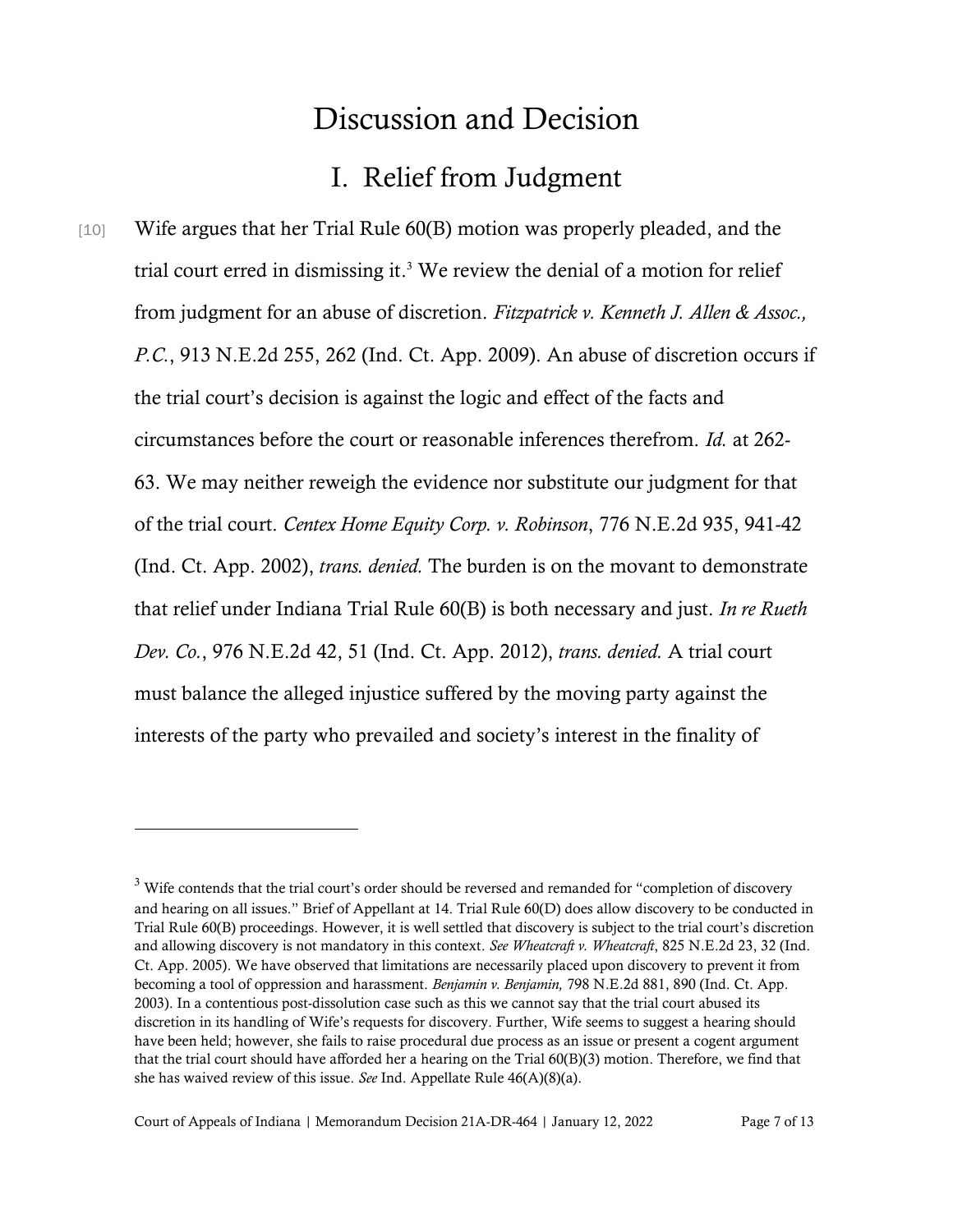judgment. *[Kretschmer](https://1.next.westlaw.com/Link/Document/FullText?findType=Y&serNum=2034108389&pubNum=0007902&originatingDoc=I73588ea0050d11ec81429451ea631beb&refType=RP&originationContext=document&transitionType=DocumentItem&ppcid=88a057359a734d3b8e09c44d588a084e&contextData=(sc.Search)) v. Bank of Am., N.A.*, 15 N.E.3d 595, 600 (Ind. Ct. App[.](https://1.next.westlaw.com/Link/Document/FullText?findType=Y&serNum=2034108389&pubNum=0007902&originatingDoc=I73588ea0050d11ec81429451ea631beb&refType=RP&originationContext=document&transitionType=DocumentItem&ppcid=88a057359a734d3b8e09c44d588a084e&contextData=(sc.Search)) [2014\),](https://1.next.westlaw.com/Link/Document/FullText?findType=Y&serNum=2034108389&pubNum=0007902&originatingDoc=I73588ea0050d11ec81429451ea631beb&refType=RP&originationContext=document&transitionType=DocumentItem&ppcid=88a057359a734d3b8e09c44d588a084e&contextData=(sc.Search)) *trans. denied.*

[11] In her motion for relief from judgment, Wife alleged:

The Dissolution Decree herein should be set aside on the basis of fraud, and misrepresentation and on the basis that it is inequitable to [Wife], on false representations of [Husband], such that the Decree should be re-entered requiring [Husband] to pay additional amounts of property division to [Wife].

Appellant's App., Vol. 2 at 143.

[12] Under Trial Rule 60(B)(3), a motion based on intrinsic fraud, extrinsic fraud, or fraud on the court may be brought if the fraud was committed by an adverse party and had an adverse effect on the moving party. *[Stonger v. Sorrell](https://1.next.westlaw.com/Link/Document/FullText?findType=Y&serNum=2002638085&pubNum=0000578&originatingDoc=I73588ea0050d11ec81429451ea631beb&refType=RP&originationContext=document&transitionType=DocumentItem&ppcid=88a057359a734d3b8e09c44d588a084e&contextData=(sc.Search))*[, 776](https://1.next.westlaw.com/Link/Document/FullText?findType=Y&serNum=2002638085&pubNum=0000578&originatingDoc=I73588ea0050d11ec81429451ea631beb&refType=RP&originationContext=document&transitionType=DocumentItem&ppcid=88a057359a734d3b8e09c44d588a084e&contextData=(sc.Search))  [N.E.2d 353, 356 \(Ind. 2002\).](https://1.next.westlaw.com/Link/Document/FullText?findType=Y&serNum=2002638085&pubNum=0000578&originatingDoc=I73588ea0050d11ec81429451ea631beb&refType=RP&originationContext=document&transitionType=DocumentItem&ppcid=88a057359a734d3b8e09c44d588a084e&contextData=(sc.Search)) To obtain relief, the movant must show: (1) fraud occurred; (2) such fraud prevented the movant from fully and fairly presenting its case at trial; and (3) the movant has a meritorious claim or defense. *[In re](https://1.next.westlaw.com/Link/Document/FullText?findType=Y&serNum=2028400201&pubNum=0000578&originatingDoc=I73588ea0050d11ec81429451ea631beb&refType=RP&originationContext=document&transitionType=DocumentItem&ppcid=88a057359a734d3b8e09c44d588a084e&contextData=(sc.Search))  Rueth*[, 976 N.E.2d at 52.](https://1.next.westlaw.com/Link/Document/FullText?findType=Y&serNum=2028400201&pubNum=0000578&originatingDoc=I73588ea0050d11ec81429451ea631beb&refType=RP&originationContext=document&transitionType=DocumentItem&ppcid=88a057359a734d3b8e09c44d588a084e&contextData=(sc.Search)) A meritorious defense is one showing that a different result would be reached if the case were tried on the merits. *[Nwannunu v.](https://1.next.westlaw.com/Link/Document/FullText?findType=Y&serNum=2002398422&pubNum=0000578&originatingDoc=I165c8b7cd39211d98ac8f235252e36df&refType=RP&fi=co_pp_sp_578_879&originationContext=document&transitionType=DocumentItem&ppcid=96f340d47f094a97967524eef1980d5c&contextData=(sc.Search)#co_pp_sp_578_879)  Weichman & Assocs., P.C.*, [770 N.E.2d 871, 879 \(Ind.](https://1.next.westlaw.com/Link/Document/FullText?findType=Y&serNum=2002398422&pubNum=0000578&originatingDoc=I165c8b7cd39211d98ac8f235252e36df&refType=RP&fi=co_pp_sp_578_879&originationContext=document&transitionType=DocumentItem&ppcid=96f340d47f094a97967524eef1980d5c&contextData=(sc.Search)#co_pp_sp_578_879) Ct. App. 2002). The movant need not prove the meritorious defense, but only show enough admissible evidence to make a prima facie showing of a meritorious defense indicating to the trial court the judgment would change and the defaulted party would suffer an injustice if the judgment were allowed to stand. *Outback Steakhouse of Fla., Inc. v. Markley,* 856 N.E.2d 65, 73-74 (Ind. 2006)*; see also Cnty.*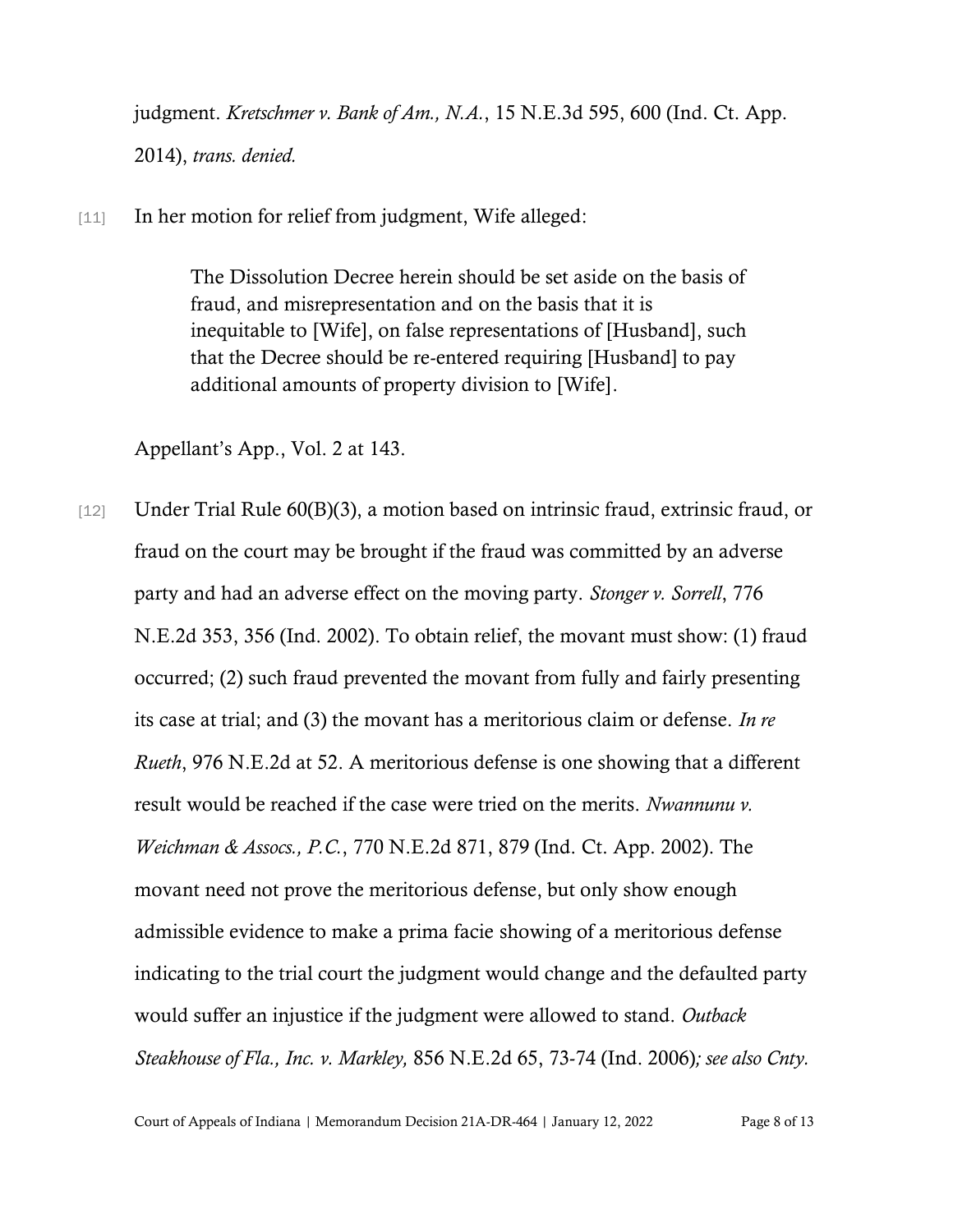*Materials Corp. v. Ind. Precast, Inc.,* 176 N.E.3d 526, 538 (Ind. Ct. App. 2021) (holding that a petitioner failed to establish a meritorious claim when "[n]one of the newly discovered evidence attached to the motion for relief from judgment" demonstrated that the petitioner suffered any damage).

[13] Wife provides no evidence of fraud in her Trial Rule 60(B)(3) motion. In her post-hearing brief, Wife contends that "Husband changed the addresses of the business and payment locations for pending contracts" but at no point has she provided actual evidence to support her claim that Husband diverted business payments.<sup>4</sup> We conclude that Wife failed to show that fraud occurred and failed to make a prima facie showing of a meritorious defense.

### II. Contempt

[14] Whether a party is in contempt is a matter left to the sound discretion of the trial court. *Himes v. Himes*, 57 [N.E.3d](https://1.next.westlaw.com/Link/Document/FullText?findType=Y&serNum=2039167390&pubNum=0007902&originatingDoc=I7bb08c3081df11ebae408ff11f155a05&refType=RP&fi=co_pp_sp_7902_829&originationContext=document&transitionType=DocumentItem&ppcid=17199eae976740cdb8db2a01915d9247&contextData=(sc.Search)#co_pp_sp_7902_829) 820, 829 (Ind. Ct. App. [2016\),](https://1.next.westlaw.com/Link/Document/FullText?findType=Y&serNum=2039167390&pubNum=0007902&originatingDoc=I7bb08c3081df11ebae408ff11f155a05&refType=RP&fi=co_pp_sp_7902_829&originationContext=document&transitionType=DocumentItem&ppcid=17199eae976740cdb8db2a01915d9247&contextData=(sc.Search)#co_pp_sp_7902_829) *trans. denied.* Thus, we review a trial court's ruling on a petition for contempt for an abuse of discretion and affirm unless, after reviewing the record, we conclude that the decision is against the logic and circumstances before the trial court and have a firm belief that a mistake has been made. *S.W. ex rel. [Wesolowski](https://1.next.westlaw.com/Link/Document/FullText?findType=Y&serNum=2025346724&pubNum=0000578&originatingDoc=I6d928ac4b65211e2981ea20c4f198a69&refType=RP&fi=co_pp_sp_578_21&originationContext=document&transitionType=DocumentItem&ppcid=aebb5b25e6564406bc029e079c9135c8&contextData=(sc.Search)#co_pp_sp_578_21) v. Kurtic,* 950 [N.E.2d](https://1.next.westlaw.com/Link/Document/FullText?findType=Y&serNum=2025346724&pubNum=0000578&originatingDoc=I6d928ac4b65211e2981ea20c4f198a69&refType=RP&fi=co_pp_sp_578_21&originationContext=document&transitionType=DocumentItem&ppcid=aebb5b25e6564406bc029e079c9135c8&contextData=(sc.Search)#co_pp_sp_578_21) 19, 21 (Ind. Ct. App. 2011). When reviewing a contempt order, we will neither reweigh the evidence nor judge the credibility of

<sup>&</sup>lt;sup>4</sup> Wife was awarded the Marital Companies in the Final Dissolution Order and has failed to show that she could not have obtained evidence during the dissolution proceeding.

Court of Appeals of Indiana | Memorandum Decision 21A-DR-464 | January 12, 2022 Page 9 of 13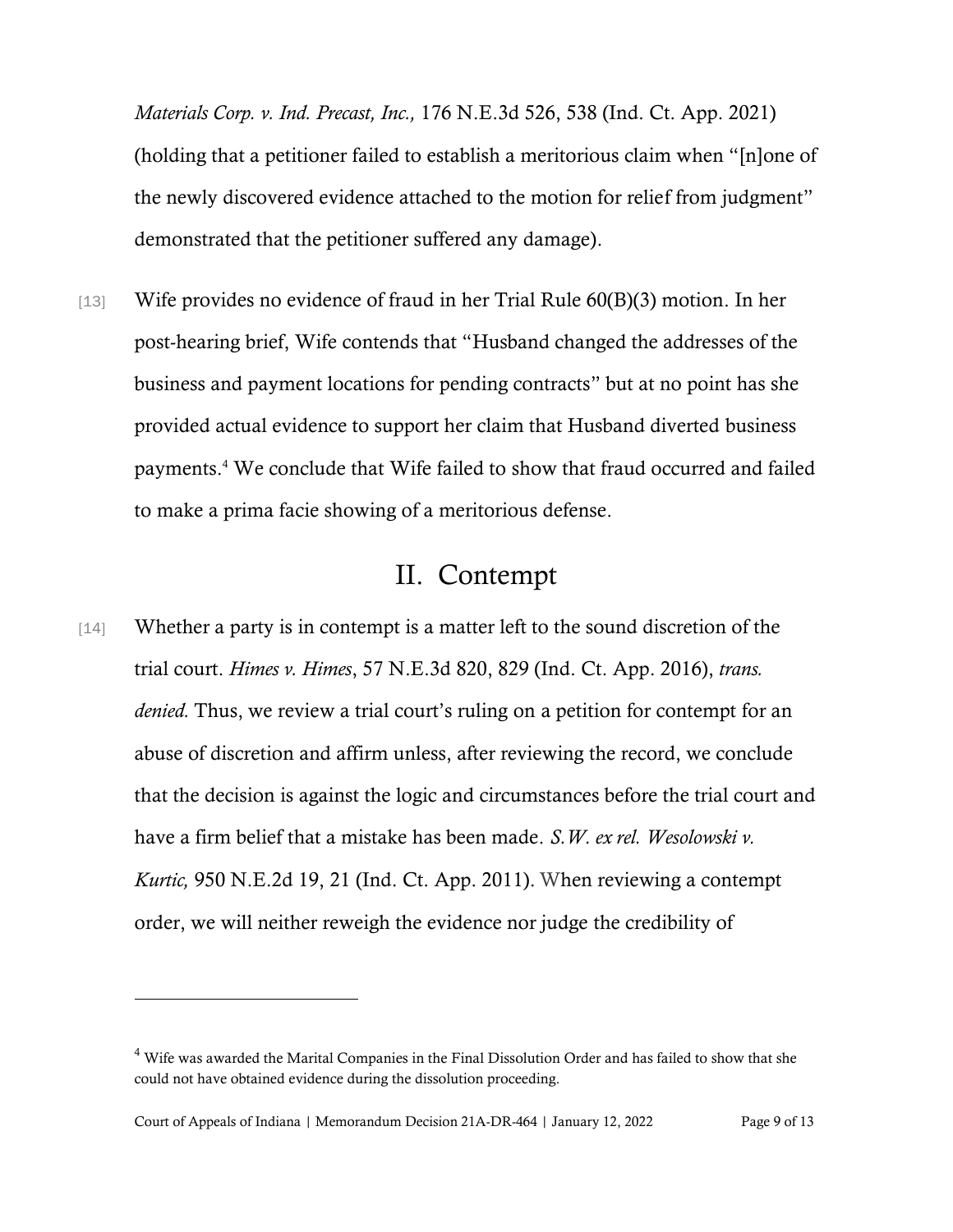witnesses. *Himes*, 57 N.E.3d at 829. To hold a party in contempt for a violation of a court order, the trial court must find that the party acted with "willful disobedience." *Id.* A party may not be held in contempt for failing to comply with an ambiguous or indefinite order. *Rendon v. [Rendon,](https://1.next.westlaw.com/Link/Document/FullText?findType=Y&serNum=1998068962&pubNum=578&originatingDoc=I45d61245d39711d98ac8f235252e36df&refType=RP&fi=co_pp_sp_578_896&originationContext=document&transitionType=DocumentItem&ppcid=238974ea1e3d40809f670a12fe3707e3&contextData=(sc.Search)#co_pp_sp_578_896)* 692 N.E.2d 889, 89[6](https://1.next.westlaw.com/Link/Document/FullText?findType=Y&serNum=1998068962&pubNum=578&originatingDoc=I45d61245d39711d98ac8f235252e36df&refType=RP&fi=co_pp_sp_578_896&originationContext=document&transitionType=DocumentItem&ppcid=238974ea1e3d40809f670a12fe3707e3&contextData=(sc.Search)#co_pp_sp_578_896) (Ind. Ct. App. [1998\).](https://1.next.westlaw.com/Link/Document/FullText?findType=Y&serNum=1998068962&pubNum=578&originatingDoc=I45d61245d39711d98ac8f235252e36df&refType=RP&fi=co_pp_sp_578_896&originationContext=document&transitionType=DocumentItem&ppcid=238974ea1e3d40809f670a12fe3707e3&contextData=(sc.Search)#co_pp_sp_578_896)

[15] Wife contends that Husband "has failed to comply with the Orders of the Court[.]" Appellant's App., Vol. 2 at 142. However, Wife does not specify which court orders she alleges Husband has failed to comply with. To be punished for contempt of a court's order, there must be an order commanding the accused to do or refrain from doing something. *Piercey v. Piercey,* 727 [N.E.2d](https://1.next.westlaw.com/Link/Document/FullText?findType=Y&serNum=2000102108&pubNum=578&originatingDoc=I45d61245d39711d98ac8f235252e36df&refType=RP&fi=co_pp_sp_578_31&originationContext=document&transitionType=DocumentItem&ppcid=238974ea1e3d40809f670a12fe3707e3&contextData=(sc.Search)#co_pp_sp_578_31) 26, 32 (Ind. Ct. App. [2000\).](https://1.next.westlaw.com/Link/Document/FullText?findType=Y&serNum=2000102108&pubNum=578&originatingDoc=I45d61245d39711d98ac8f235252e36df&refType=RP&fi=co_pp_sp_578_31&originationContext=document&transitionType=DocumentItem&ppcid=238974ea1e3d40809f670a12fe3707e3&contextData=(sc.Search)#co_pp_sp_578_31) Because Wife fails to establish which court order Husband allegedly violated, we conclude the trial court did not abuse its discretion by denying Wife's petition for contempt.

### III. Appellate Attorneys' Fees

[16] Under Indiana Appellate Rule 66(E), this court "may assess damages if an appeal . . . is frivolous or in bad faith. Damages shall be in the Court's discretion and may include attorneys' fees." Our discretion to award attorneys' fees is limited to instances when an appeal is permeated with meritlessness, bad faith, frivolity, harassment, vexatiousness, or purpose of delay. *Orr v. Turco Mfg. Co., Inc.*, 512 N.E.2d 151, 152 (Ind. 1987). Additionally, we must use extreme restraint when exercising this power because of the potential chilling effect upon the exercise of the right to appeal. *Tioga Pines [Living](https://1.next.westlaw.com/Link/Document/FullText?findType=Y&serNum=2001467164&pubNum=0000578&originatingDoc=If730697ed44411d983e7e9deff98dc6f&refType=RP&fi=co_pp_sp_578_1087&originationContext=document&transitionType=DocumentItem&ppcid=848f9232c3e440c291cc9f3f6f51017a&contextData=(sc.Search)#co_pp_sp_578_1087) Ctr., Inc. v. Ind. Fam. & Soc.*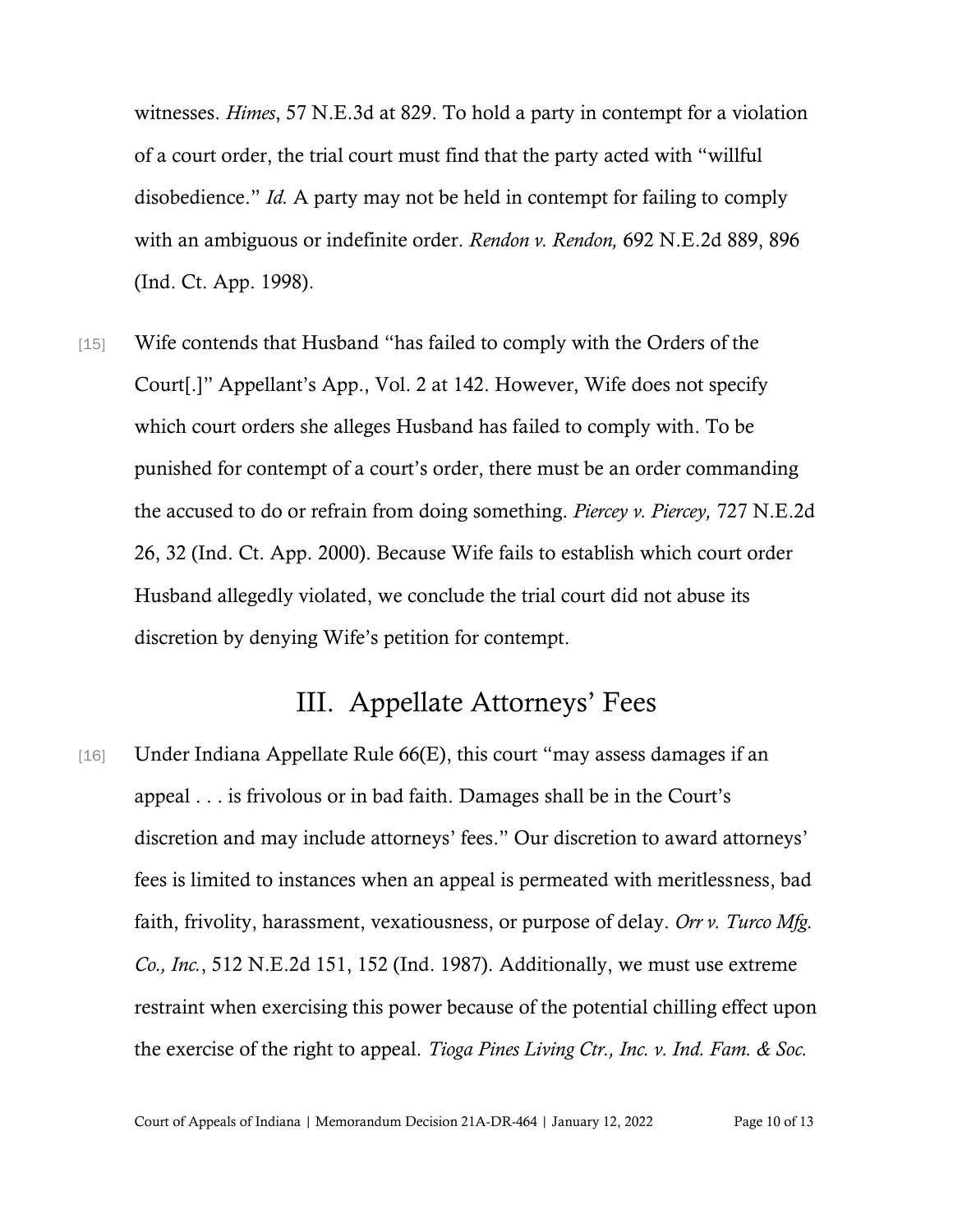*Servs. [Admin.,](https://1.next.westlaw.com/Link/Document/FullText?findType=Y&serNum=2001467164&pubNum=0000578&originatingDoc=If730697ed44411d983e7e9deff98dc6f&refType=RP&fi=co_pp_sp_578_1087&originationContext=document&transitionType=DocumentItem&ppcid=848f9232c3e440c291cc9f3f6f51017a&contextData=(sc.Search)#co_pp_sp_578_1087)* 760 N.E.2d 1080, 1087 (Ind. Ct. App. 2001), *trans. denied.* A strong showing is required to justify an award of appellate damages, and the sanction is not imposed to punish mere lack of merit, but something more egregious. *Manous, LLC v. Manousogianakis*, 824 N.E.2d 756, 767-68 (Ind. Ct. App. 2005).

- [17] Indiana appellate courts have categorized claims for appellate attorneys' fees into "procedural" and "substantive" bad faith claims. *[Id.](https://1.next.westlaw.com/Link/Document/FullText?findType=Y&serNum=2006403536&originatingDoc=I1542942461e911da8b81a5dcf146ff32&refType=RP&originationContext=document&transitionType=DocumentItem&ppcid=f41cf8dffa624563be1a6cedb1eaa2df&contextData=(sc.Search))* at 768. Husband argues that Wife's appeal constitutes both substantive and procedural bad faith. Substantive bad faith implies conscious wrongdoing due to "dishonest purpose or moral obliquity" whereas procedural bad faith exists when a party "flagrantly disregards the form and content requirements of our rules, omits and misstates relevant facts appearing in the record, and files briefs appearing to have been written in a manner calculated to require the maximum expenditure of time both by the opposing party and the reviewing court." *[Harness](https://1.next.westlaw.com/Link/Document/FullText?findType=Y&serNum=2021625235&pubNum=0000578&originatingDoc=I803e6d40107e11ea8d9494c64d4c96f1&refType=RP&fi=co_pp_sp_578_168&originationContext=document&transitionType=DocumentItem&ppcid=5b8e1acd54d146dc94aee66d273d8370&contextData=(sc.Search)#co_pp_sp_578_168) v. Schmitt*[,](https://1.next.westlaw.com/Link/Document/FullText?findType=Y&serNum=2021625235&pubNum=0000578&originatingDoc=I803e6d40107e11ea8d9494c64d4c96f1&refType=RP&fi=co_pp_sp_578_168&originationContext=document&transitionType=DocumentItem&ppcid=5b8e1acd54d146dc94aee66d273d8370&contextData=(sc.Search)#co_pp_sp_578_168) 924 [N.E.2d](https://1.next.westlaw.com/Link/Document/FullText?findType=Y&serNum=2021625235&pubNum=0000578&originatingDoc=I803e6d40107e11ea8d9494c64d4c96f1&refType=RP&fi=co_pp_sp_578_168&originationContext=document&transitionType=DocumentItem&ppcid=5b8e1acd54d146dc94aee66d273d8370&contextData=(sc.Search)#co_pp_sp_578_168) 162, 168 (Ind. Ct. App. 2010). Even when an appellant's conduct falls short of that which is "deliberate or by design," procedural bad faith can still be found. *Manous, LLC*, 824 N.E.2d at 768.
- [18] To prevail on a substantive bad faith claim, the party must show that the appellant's contentions and arguments are "utterly devoid of all plausibility." *[Id.](https://1.next.westlaw.com/Link/Document/FullText?findType=Y&serNum=2006403536&originatingDoc=I1542942461e911da8b81a5dcf146ff32&refType=RP&originationContext=document&transitionType=DocumentItem&ppcid=f41cf8dffa624563be1a6cedb1eaa2df&contextData=(sc.Search))* Husband argues that Wife's claim is meritless, that she "falsely represented to this Court that she was denied access to business records during the dissolution proceedings," and that Husband has endured nearly a half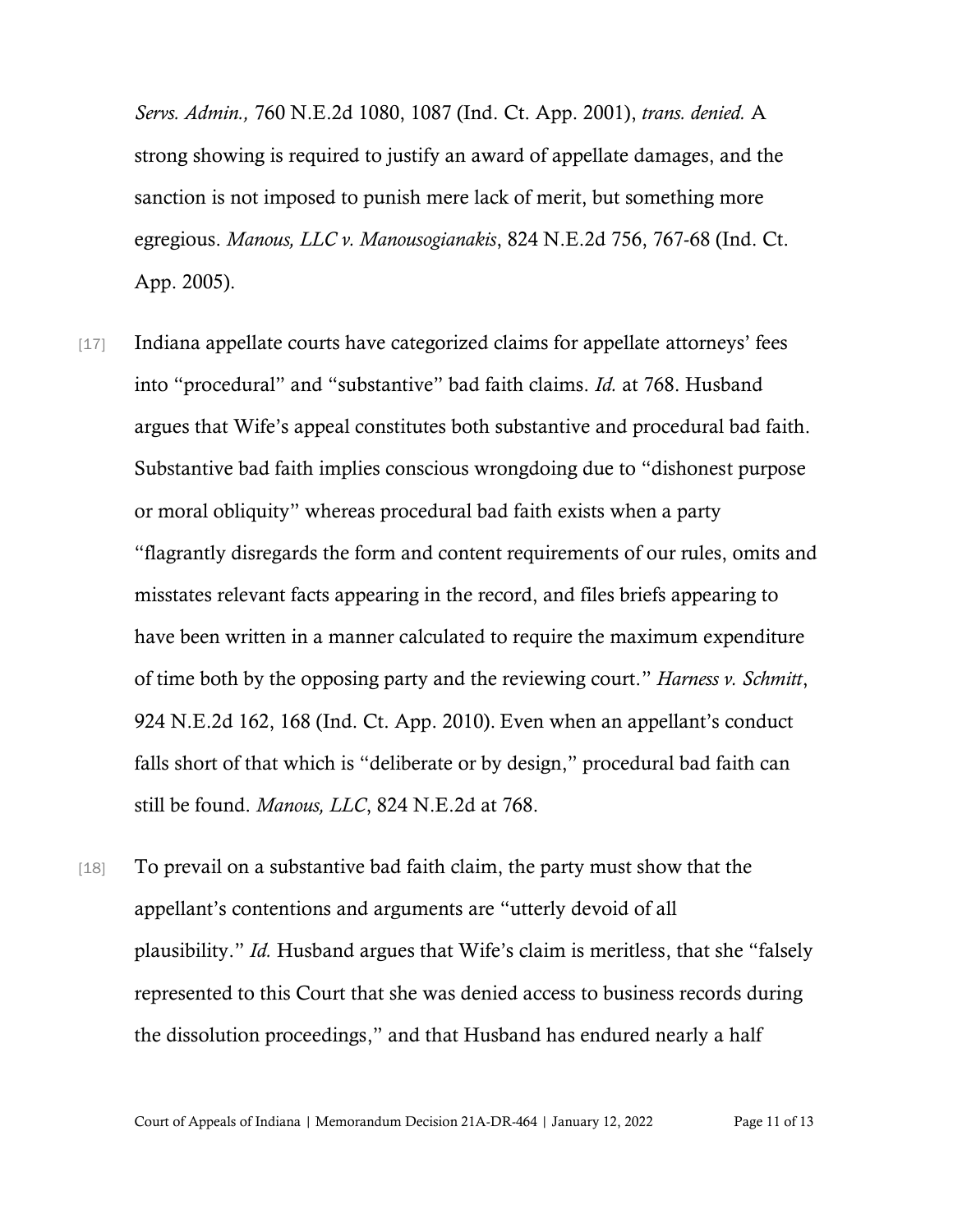decade of litigation "much of which is attributable to the abusive conduct of [Wife]." Amended Brief of Appellee at 28-29.

- [19] Here, the trial court ended the November 6 show cause hearing early due to time constraints and denied Wife's counsel the opportunity to offer exhibits and testimony. Thus, we conclude that Wife's contention that she was not given an opportunity to be heard is not "utterly devoid of all plausibility." *Manous, LLC*, 824 N.E.2d at 768. Although Wife is ultimately unsuccessful in this appeal, we cannot say that it was permeated with bad faith or litigated with frivolity or vexatiousness.<sup>5</sup>
- [20] To show procedural bad faith Husband argues that Wife "only cited to one rule and three cases in her brief and improperly cites to one of the three cases[;] [she] did not provide a substantive statement of the case[;and she] provided a statement of facts filled with issues that should have been included in the statement of the case." Br. of Appellee at 29. We do not find that these flaws "flagrantly disregard[ed] the form and content requirements of the rules of appellate procedure," *Thacker v. Wentzel*, 797 N.E.2d 342, 346-47 (Ind. Ct. App.

<sup>5</sup> On November 1, 2019, during a hearing on Husband's alleged contempt and Husband's Motion for Hearing Regarding the Sale of Real Estate, the trial court only heard evidence of Husband's contempt, cut the hearing short and issued an order that addressed only Husband's motion on the sale of real estate. The trial court set hearings for January 31, 2020 and March 12, 2020, that were continued and then never occurred. And most recently, during a show cause hearing on November 6, 2020, the trial court cut the hearing short due to time constraints and only allowed counsel to make arguments but not offer testimony. The trial court's haphazard administration of this case has clearly exacerbated the contentious litigation between these two parties. However, the Wife failed to raise a procedural due process claim, so accordingly we cannot say that Wife's contention that she was not given an opportunity to be heard constitutes bad faith.